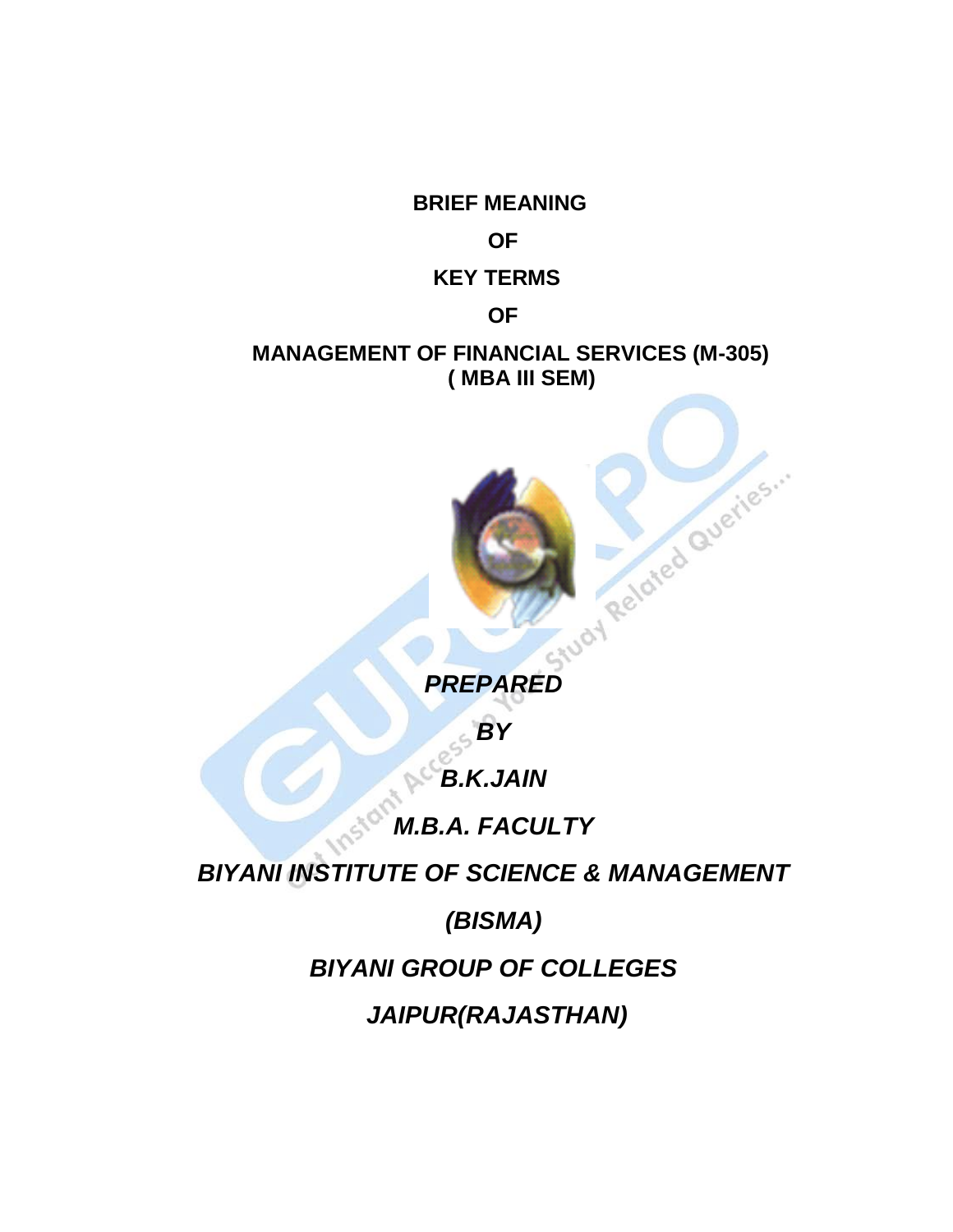- 1. **ATM Card:** Automatic Teller Machine (ATM) is a computerized telecommunication device that provides the customers of a financial institution with access to financial transactions in a public space/ place without the need of a human clerk or a bank teller. Customer is identified by inserting a plastic with a Plastic ATM Card with a magnetic strip or a plastic smart card with a chip.
- 2. **American Depository Receipts (ADR's):** Depository Receipts issued by a company in USA are known as ADR's. Such receipts are issued in accordance with provisions stipulated by Securities and Exchange Commission of USA. ADR's are dollar dominated and are traded in the same way as are the securities of companies of USA.
- 3. **Bill Discounting:** When holder of the bill does not wait for payment by debtor, goes to bank and discounts the bill, it is known as bill discounting. Bank charges some discount and pays the balance to the holder.
- 4. **Bonds:** Bonds refer to debts instruments bearing interest on maturity. Organization may borrow funds through securities named bonds having a fixed maturity period and pay a specified rate of interest (Coupon Rate) on the principal amount to the holders.
- 5. **Book Building: -** Is a method of issuing / offering shares to investors in which the price at which share are issued is discovered through bidding process. In this, bidder's (potential investors) have the flexibility to bid for shares at a price they are willing to pay.
- 6. **Capital Market:** Capital Market refers to institutional arrangements for facilitating borrowing and lending for long term securities having maturity period of above one year. Capital Market can be divided into primary market and secondary market.
- 7. **Call money Market: -** Is an integral part of Indian money market where day to day surplus funds mostly of banks are traded for short term loans from one day to 14 days. In case of need or meeting mandatory requirements of CRR and SLR, money is borrowed by one bank from other on interest rate agreed between them.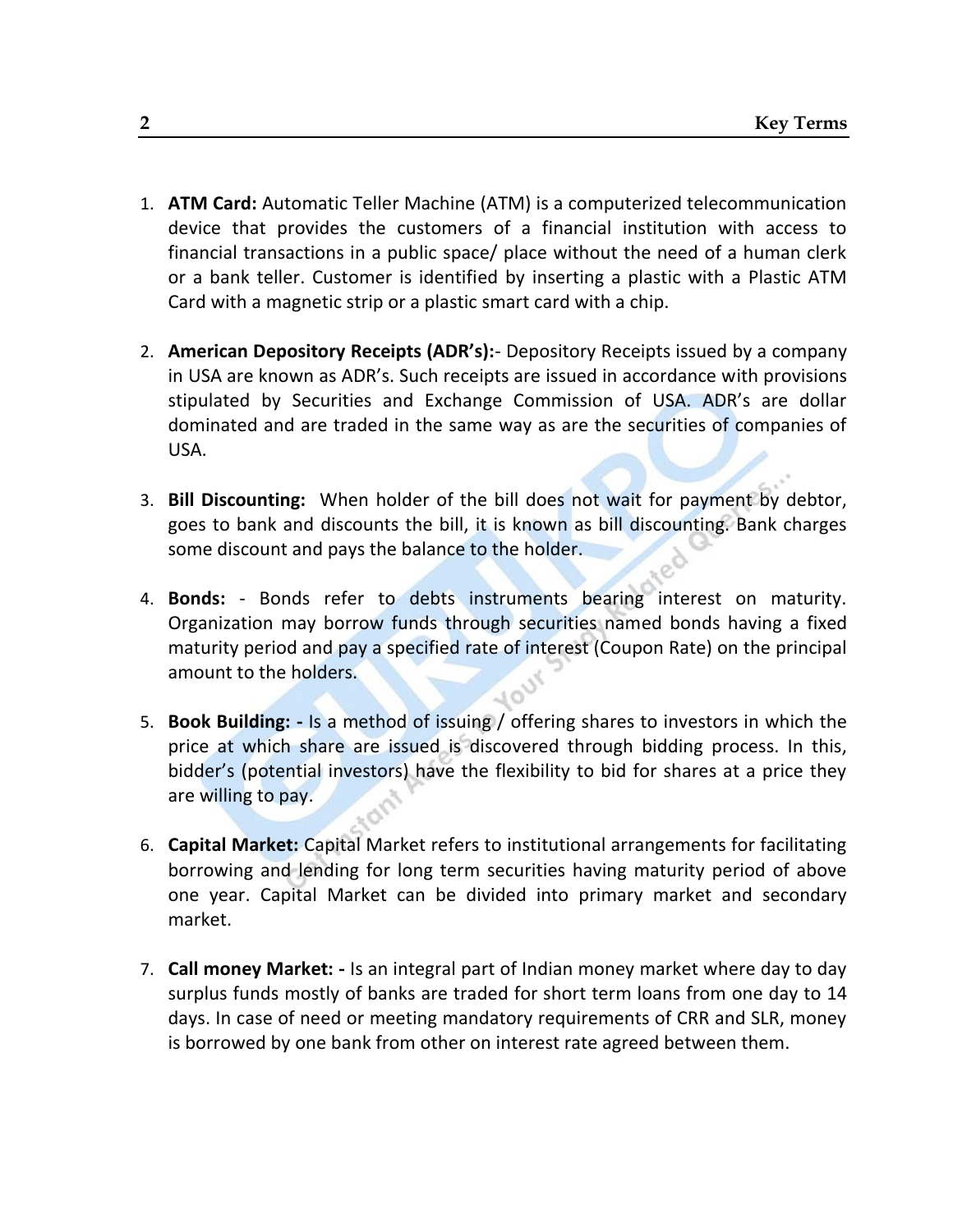- 8. **Consumer Finance: -** Refers to any type of lending to consumer. It is a part of retail banking where small amount is advanced to consumer. This consumer finance is classified in two i.e. secured and unsecured loans. Loans are home loans auto loans, and unsecured are personal loans, credit cards etc.
- 9. **Credit Rating** Is an act of assigning values by estimating worth or reputation of solvency credit rating froth or repretratuon of solvency and honesty so as to repose trust in a person's ability and intention to repay. Many credit rating agencies are operating in India a such as CRISIL, CARE, ICRA, etc.
- 10. **Commercial bill market:** Is a market where commercial Bills/Trade bills discounted by banks are traded and rediscounting of such bills takes place in this commercial bill market.
- 11. **Commercial Paper(CP ) :** CP `s are negotiate short term unsecured promissory notes issued by well rated companies generally sold on a discount basis payable after a fixed period a fixed amount on the specified due date.
- 12. **Certificate of Deposit(CD) :** After treasury bills, the next lowest risk category instrument is CD issued by banks or financial institutions. It is issued at a discount to face value. RBI allows CD up to one year maturities, It is a negotiable promissory note.
- 13. **Challenge in Financial Services :** Financial service sector is facing a few challenges such as lack of investors awareness , lack of specialization, lack of efficient risk management system and lack of adequate, qualified and trained staff in innovative financial services.
- 14. **Credit Card:** It is a system named after small plastic card issued to the user of the system. Issuer lends money to the consumer. It is issued by a financial institution / bank to a reputed / creditworthy customer and costumer need not to have an account in the bank.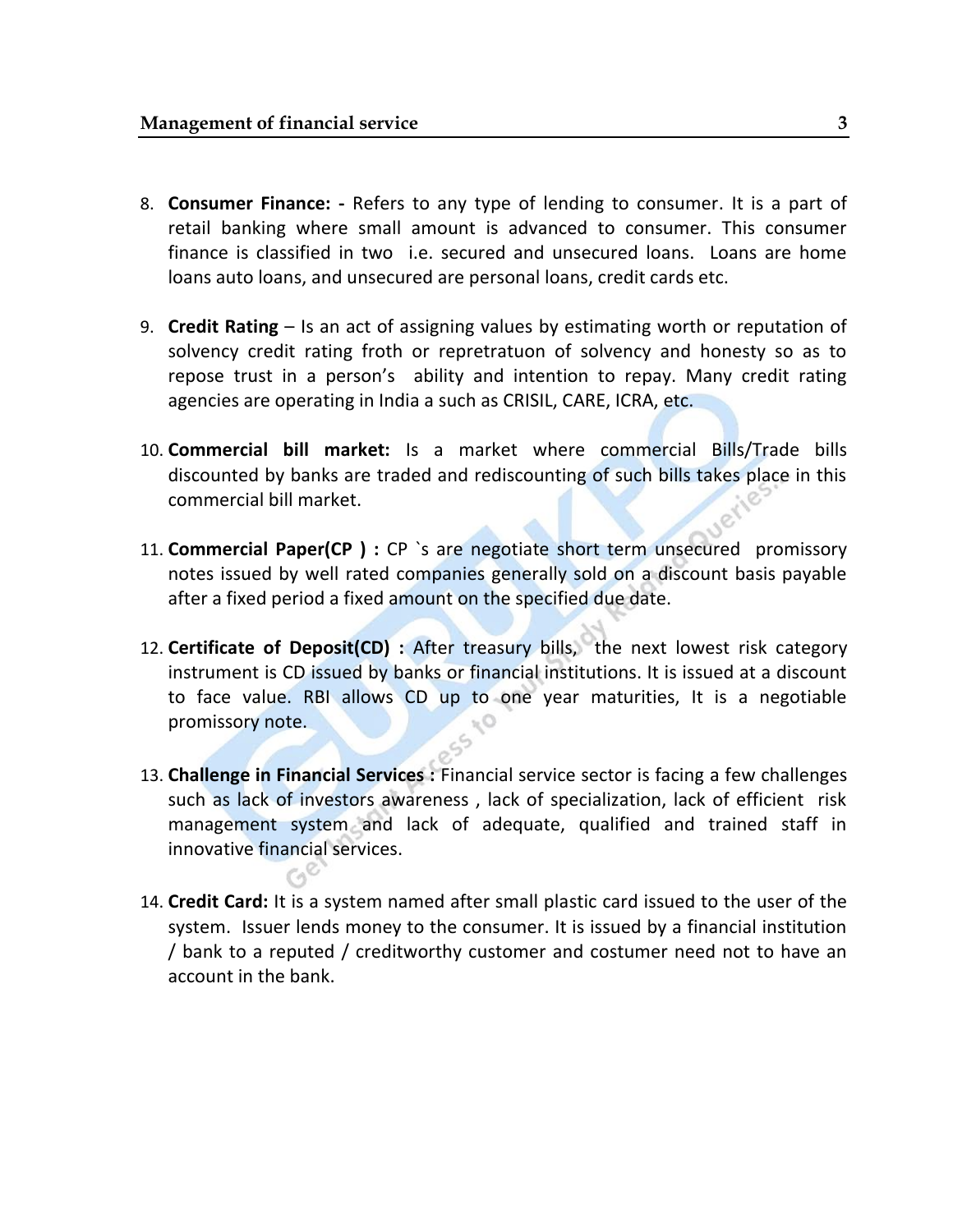- 15. **Debit card:** It is a plastic card issued to a costumer having account in bank to withdraw funds from his account using ATM. A debit card draws directly in the costumer bank account. It is considered relatively safe alternative to cash.
- 16. **Debentures:** Are principal source of funds to meet long loan financial needs. Debenture is a document issued by a company as evidences of debt the holder usually arising out of loan and mostly secured by a charge.
- 17. **Derivatives:** To avoid risk in financial transaction derivatives came in to existence. Various types of derivatives products are forward contract, futures, options and swaps. Generally two simultaneous transaction of sale and purchases are done to reduce risk in future.
- 18. **Development Banks:** Are specialized banking institutions which provide finance to accelerate the rate of growth in a particular sector. Example of such development banks are NABARD for agriculture & rural development, National housing bank for housing , Exim Bank for Import & Exports and many national level institutions like IFCI, IDBI etc. for industries.
- 19. **Financial System:** -It is a complex and well integrated set of sub system of financial institutions, financial markets, financial intermediaries, services which facilitate transfer and allocation of funds effectively and efficiently. It also consists of regulations,laws and practices followed in the system.
- 20. **Financial Market:** Financial market refers to those centers and arrangements which facilitate buying & selling of financial assets / instruments. Whenever a financial transaction takes place, it is deemed to have taken place in financial market. There is no specific place or location to indicate a financial market.
- 21. **Financial Services:** Are various services rendered by financial institutions /banks. These services are of two types i.e. fee based services where some fee is charge for services & fund based services where service is provided by involving funds such as loans etc.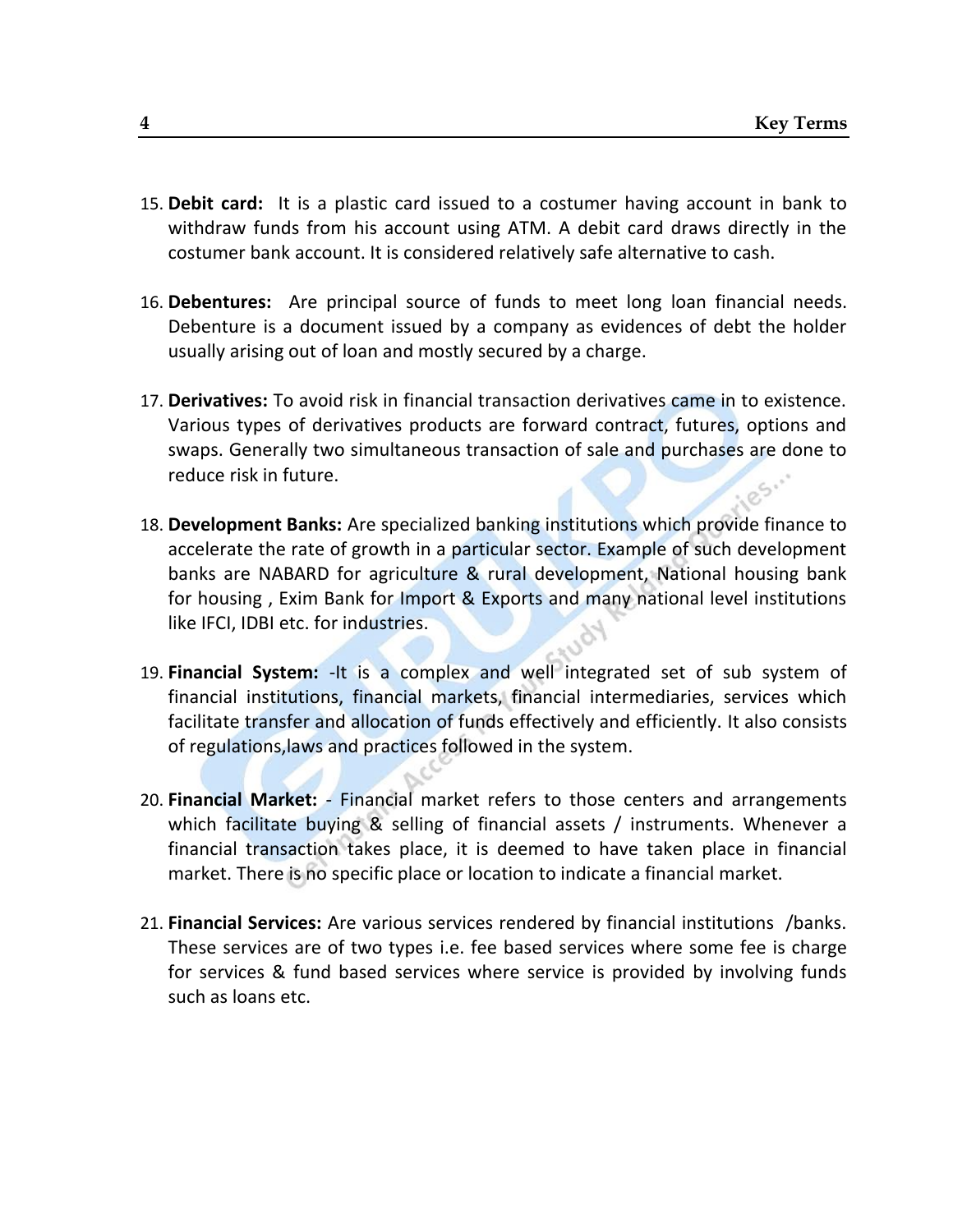- 22. **Financial Instruments:** Are liability of issuer towards the holder. It is a claim against a person/institution for payment at a future date and periodic payment in the form of interest or dividend. Financial Instruments helps the financial market and the financial intermediaries to perform the important role of channelizing funds from lender to borrower.
- 23. **Financial Intermediaries:** Are institutions that mediate between ultimate lenders and ultimate borrowers or between those who have surplus money and those who need money to finance their deficit budget. Best examples of such intermediaries are bank, insurance companies, UTI, PF etc.
- 24. **Financial lease:** Is a contractual commitment that is noncancellabe on the part of the lessee (user) to make a series of payment to the lesser (The owner) for the use of an asset. In this case period of use is shorter then the life of asset.
- 25. **Factoring:** Is an arrangement between financial institutions or a bank and a business concern where factor purchases book debts either with or without recourse. In other words, outright purchaser of receivable is known as factoring.
- 26. **Forfeiting:** It is a form of financing of receivables pertaining to international trade. The purchase is in the form of discounting the documents like trade bills, promissory notes covering the entire risk of nonpayment in collection of dues. All risk of collection problems are of purchaser (Forfeiture).
- 27. **Global Depository System (GDR's):** A depository receipt is basically a negotiable certificate denominated in US dollars that represent non U.S. company's publicly traded local currency ( Indian rupee ) equity shares .
- 28. **Hire purchase :** It is a converted from of credit sale and such hire purchased transaction are governed by hire purchase act 1972. It involves a system in which term loans for purchase of goods and services are advanced to be liquidated in stages through a contractual obligation.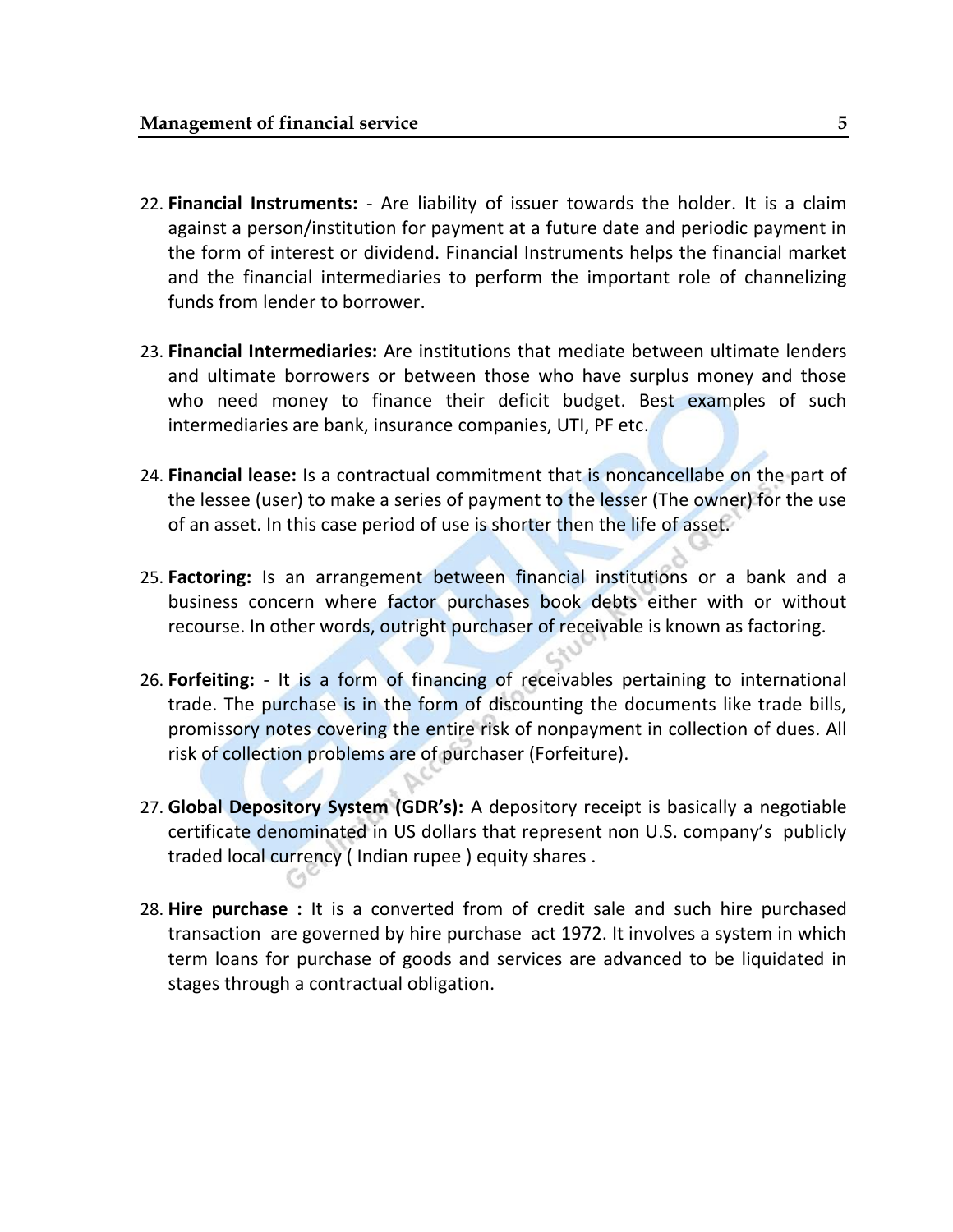- 29. **Housing finance:** Is a finance provided by financing agency to purchase, develop, maintain a house. Since house is a basic human need , separate financing institution for housing finance came into being National Housing Bank was establish by RBI to develop housing finance in India in 1988.
- 30. **Insurance services:** Services provided by insurance companies. Insurance is protection against loss or damage in which individual agree to transfer risk by paying specific amount of money called premium. Many insurance companies in the field of life and non life insurance are providing various services to policy holder.
- 31. **Intial Public Offering (IPO):** Original amount of shares issued /offered to public for subscription is known initial Public Offer.
- 32. **Investment Banks :** Are those which collect savings from public and mobilize these saving to put to productive purposes. On the one hand saving are mobilized for productive uses and on the other hand used for investment purposes and thereby help in capital formation. Best examples of investment banks are GIC,UTI, LIC, & etc.
- 33. **Insurance Regulatory and Development Authority (IRDA):-** IRDA came in to existence in 1999 under IRDA Act to protect the interest of insurance policy holder and to regulate and promote an orderly growth of insurance industry and all intermediary companies dealing with life and non-life insurance in the financial system of India.
- 34. **Leasing:** Refers to contractual agreement between two parties where by one (lesser) conveys to other (lessee) in return of rent , the right to use an asset for an agreed period of time.
- 35. **Money Market:** It is a market for short term money and financial assets that are near substitutes of money. Here dealing are for a short period ranging from one day up to one year and financial assets can be converted into case easily with minimum cost. Examples of money market are call money market, treasury bill market, certificate of deposit etc.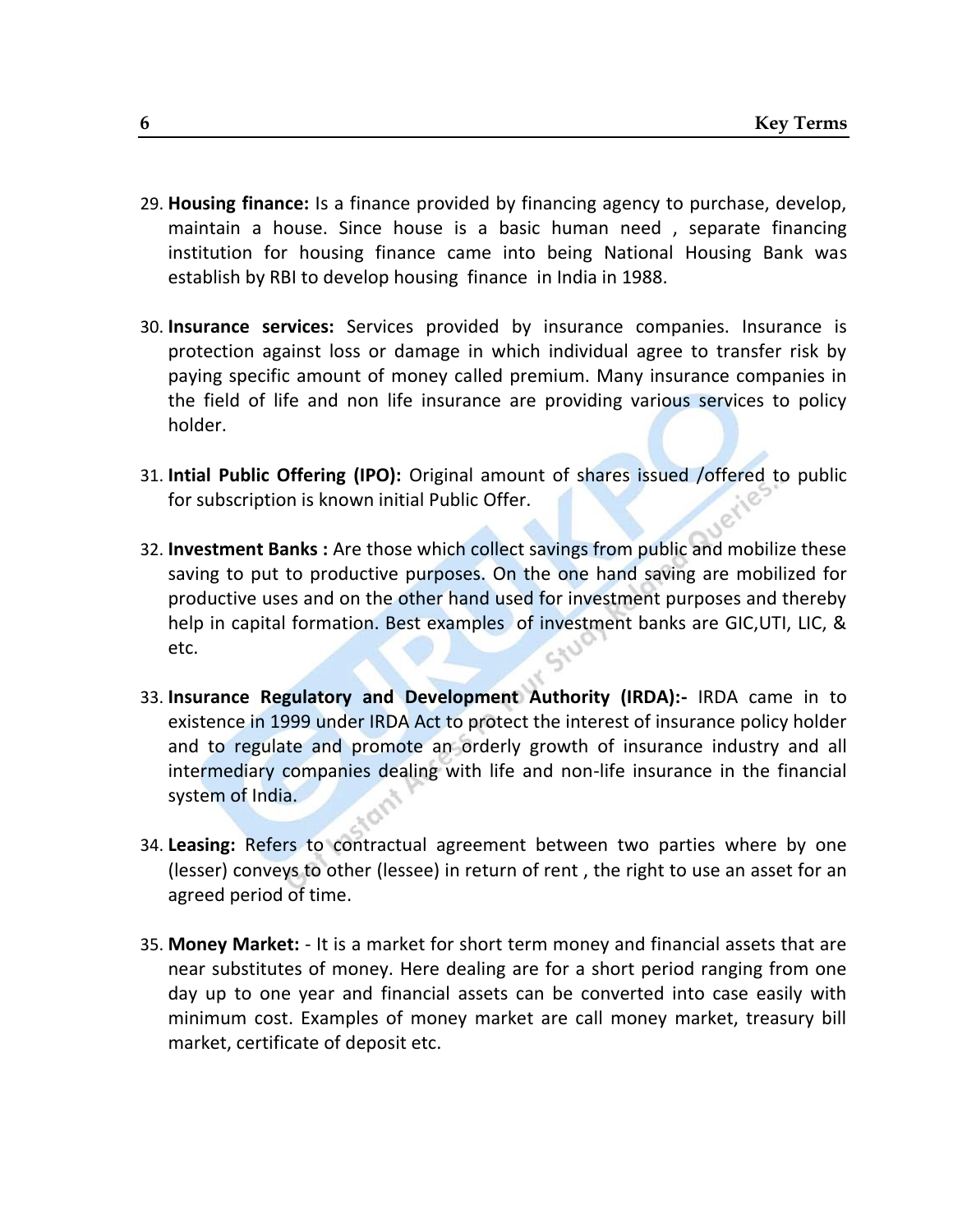- 36. **Merchant Banking: -** Merchant Bankers are issue houses which manage new issues of companies. As per SEBI Act' 1992 " any person who is engaged in the business of issue management either by making arrangements regarding selling, buying or subscribing to the securities as manager , consultant ,advisor or rendering corporate advisory services in relation to such issue" is known as merchant banker.
- 37. **Managers to the issue :** For mobilizing resources from public , companies go to capital market by way of public issue of shares, debentures bonds for which financial institutions or merchant bankers are appointed as " Manager to the issue". The Managers to the issue perform various advisory services to the company regarding issue.
- 38. **Mutual fund:** Mutual funds are special type of institutions which act as financial intermediary in investment business. Mutual funds mobilize funds/savings of small investors and households by selling their own shares also known as units and pass on the returns there of .
- 39. **Nationalization of banks:** Converting private ownership of banks in to govt. ownership with a view to make use of huge deposit of bank in lending to weaker section and priority sector. Major 14 banks were nationalized in 1969 and six more bank were nationalized in 1980.
- 40. **National Housing Bank:** A development bank created in 1988 to develop housing sector in the economy. It performes financial, promotional and regulatory function in respect of housing finance in India. It also helps housing finance institutions in the state.
- 41. **Operating lease:** In contrast to financial lease, operating lease gives the lessee only a limited right to use the asset. The lessee enjoys right to terminate the lease at a short notice without a significant penalty.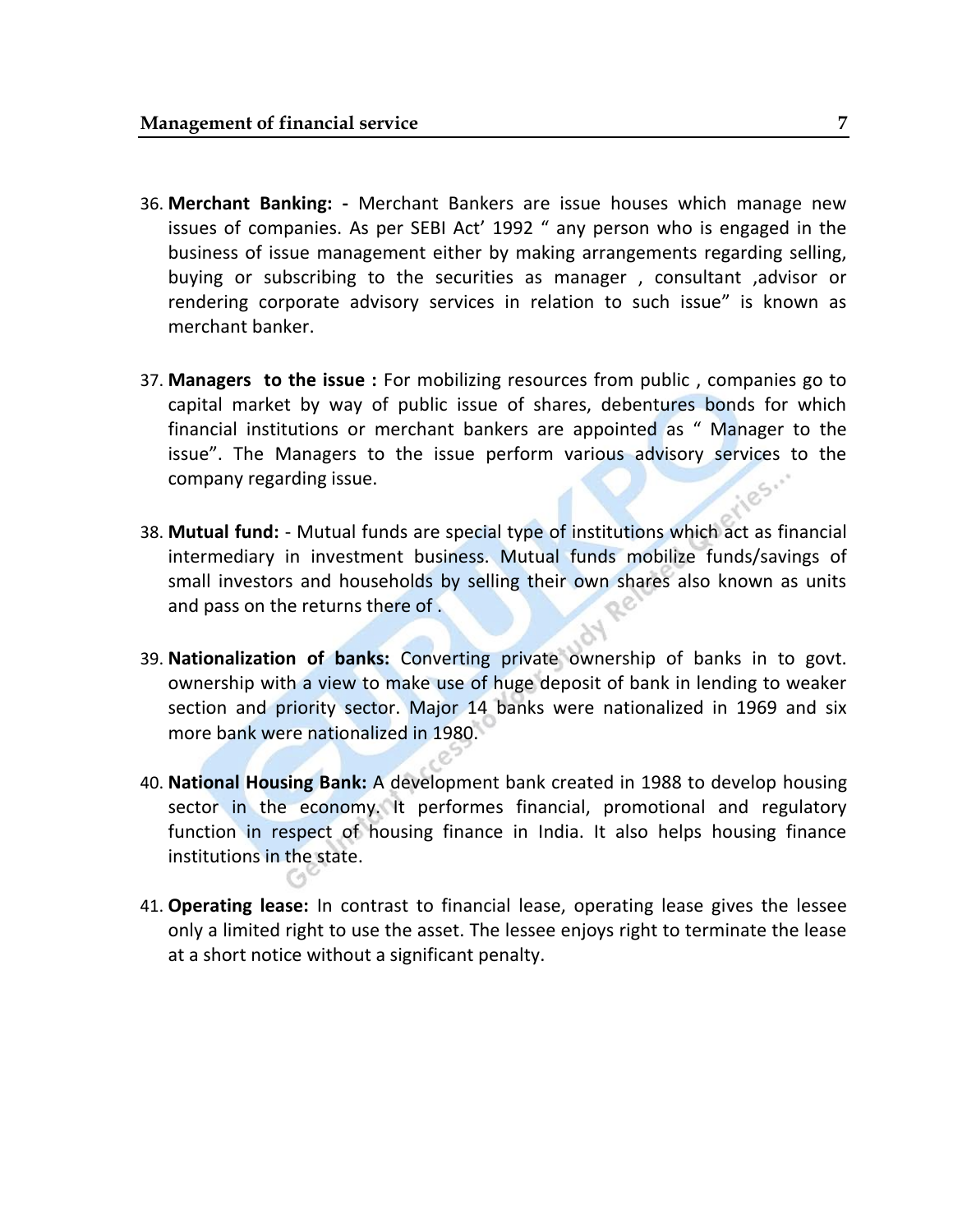- 42. **Plastic money:** Plastic money is plastic card used in place of currency when a transaction of buying and selling takes place by using these cards. Cards like ATM card , debit card, credit card are the example of plastic money in use.
- 43. **Registers to the issue:** Registrars are the public face of primary capital market and the intermediary that comes in the greatest contact with investors in new issues. They process the data contained in share application form, decide the basis of allotment, refund orders and issuing share certificates etc.
- 44. **Risks in financial services :** Risk is a part of corporate life. Various types of risk faced by financial institution while providing financial services are credit risk, liquidity risk , interest rate risk, market risk, technology risk, foreign exchange risk etc.
- 45. **Share (Ordinary & Preferences) :** Share is a part of unit by which share capital of a company is divided. Two classes of share are there i.e. ordinary and preference share. Equity share capital refers to the share capital which is not preference share capital.
- 46. **Securitization:** Means acquisition of financial assets by a Securitization or Reconstruction Company. This process of Securitization is resorted to reduce large non performing assets where illiquid financial assets are converted into marketable securities which can be sold to investors.
- 47. **Security & Exchange Board of India (SEBI):-** SEBI was made a statutory body under SEBI Act 1992 to monitor and regulate capital market activities and to promote healthy development of capital market. Its basic aim is to protect the interest of investors in securities by regulating security market.
- 48. **Secured Premium Note (SPN):** It Is a debenture or bond which is issued on the security of an asset of a company and matures with an assured premium. Interest is paid along with repayment of principal on redemption. It is a good source of project financing.